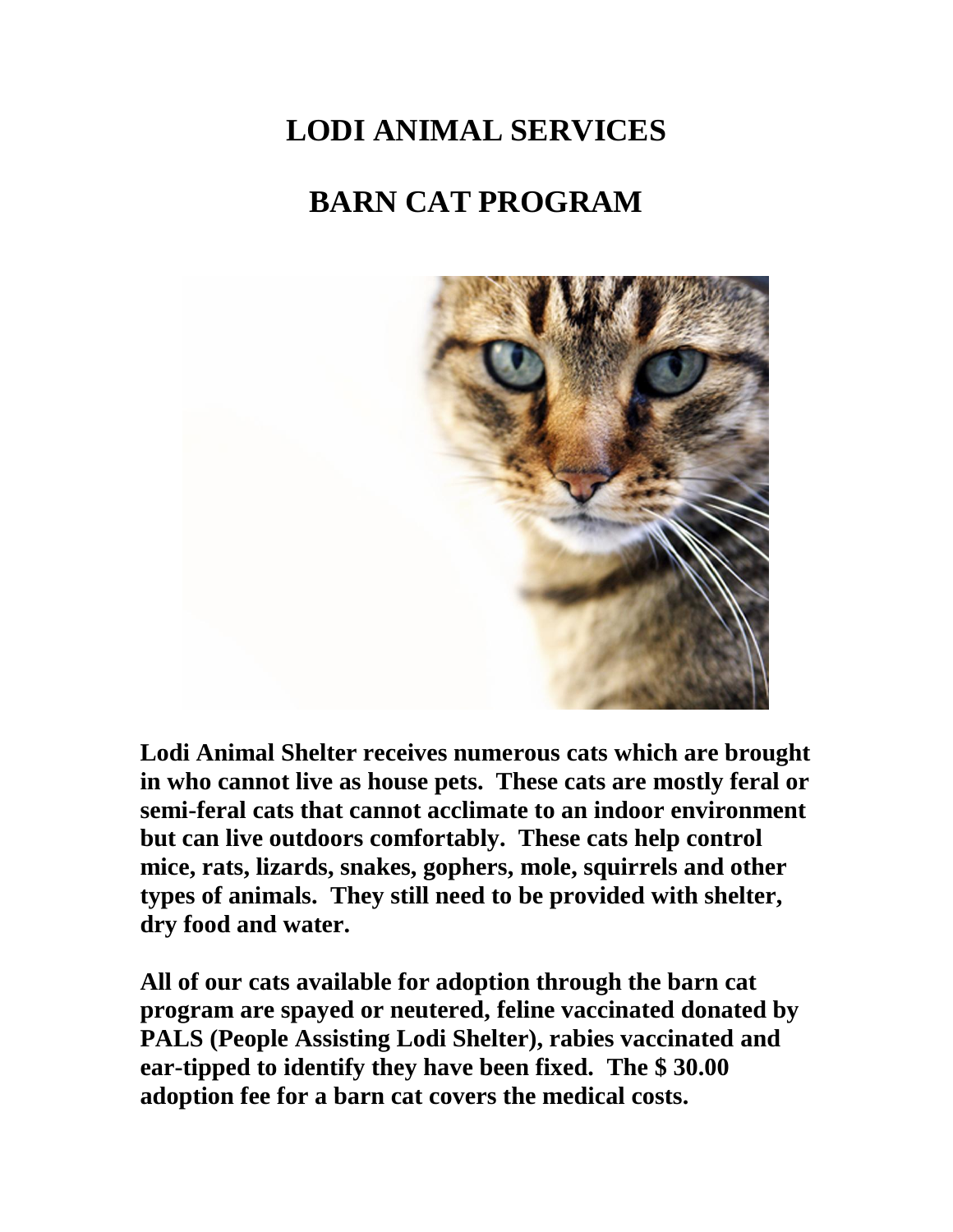

**This is what is needed to provide a proper home for a barn cat:**

- **Shelter in a barn, stable area or outdoor buildings**
- **Daily food & water- barn cats can't live on rodents alone**
- **Long term veterinary care**
- **A secure place to house them for 2 weeks while they acclimate to the area. This needs to be a secure indoor enclosure where they cannot escape.**

**This program is an opportunity to save the lives of feral and semi-feral cats who would otherwise be euthanized. If you are interested in adopting a barn cat through Lodi Animal Shelter you can download a Barn Cat Application. The application must be completed and approved before an adoption is finalized.** 

**Donations towards this program are greatly appreciated. The donations can be made to PALS- People Assisting Lodi Shelter, website: palslodi.org email: [pals.lodi@yahoo.com](mailto:pals.lodi@yahoo.com)**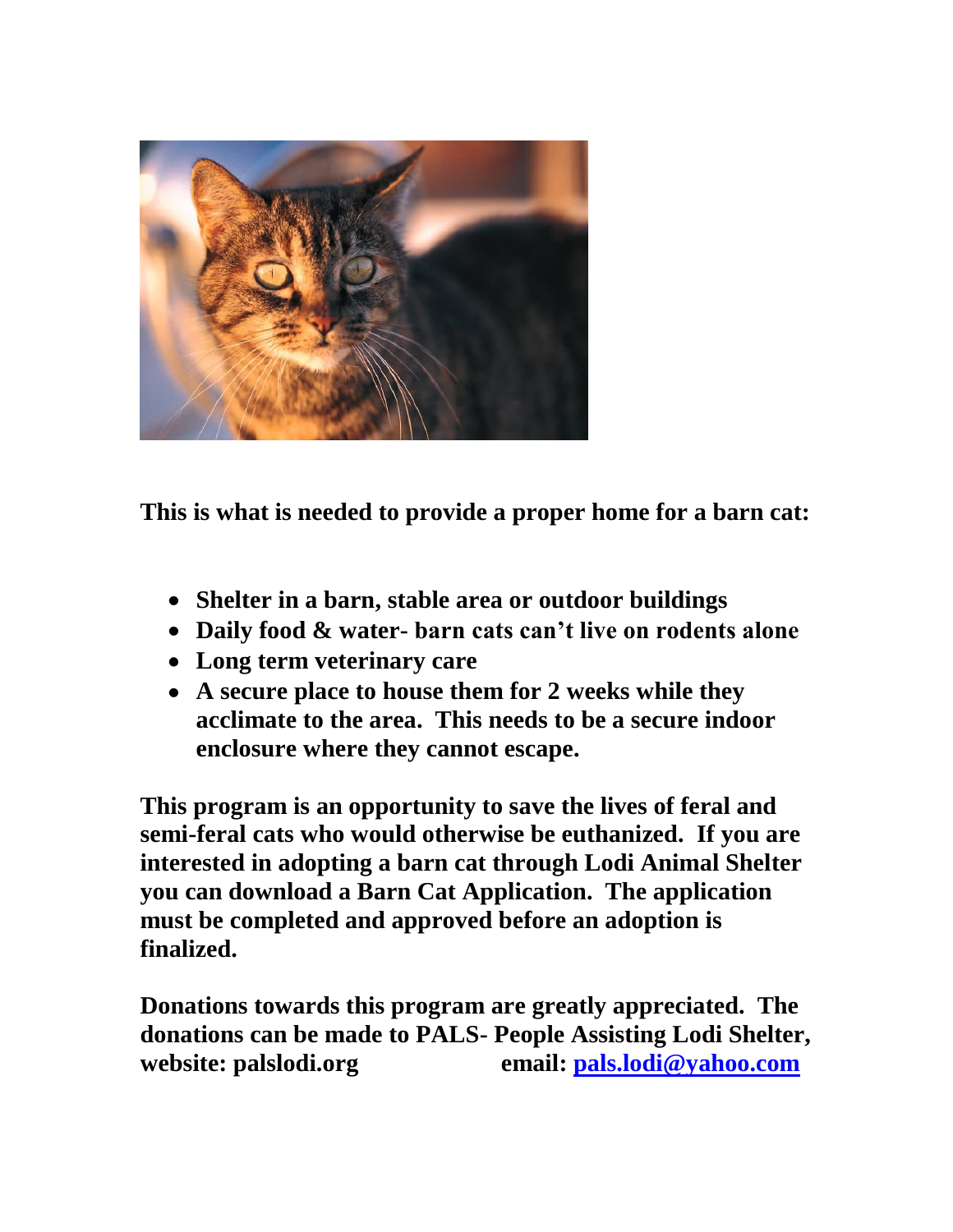## **Barn Cat Application**

| Do you own or rent? Yes<br>N <sub>0</sub>                                                                                                |  |  |  |  |
|------------------------------------------------------------------------------------------------------------------------------------------|--|--|--|--|
| Do you live on the property? Yes<br>N <sub>0</sub>                                                                                       |  |  |  |  |
|                                                                                                                                          |  |  |  |  |
| If you rent:                                                                                                                             |  |  |  |  |
| Do you have a rental agreement that allows pets? Yes<br>N <sub>0</sub>                                                                   |  |  |  |  |
|                                                                                                                                          |  |  |  |  |
| Address City City Zip                                                                                                                    |  |  |  |  |
|                                                                                                                                          |  |  |  |  |
| List Current Pets living at you home                                                                                                     |  |  |  |  |
|                                                                                                                                          |  |  |  |  |
|                                                                                                                                          |  |  |  |  |
|                                                                                                                                          |  |  |  |  |
|                                                                                                                                          |  |  |  |  |
|                                                                                                                                          |  |  |  |  |
| Please describe where the cat(s) would live on the property?                                                                             |  |  |  |  |
| What type of shelter would the cat(s) have?<br>Barn Shed Building<br>Other (Describe)                                                    |  |  |  |  |
| Have you ever had a barn cat(s) before?<br>Yes<br>No<br>If yes- where are the cat(s) now?                                                |  |  |  |  |
| Do you have an area to house the cat(s) for 2 weeks to get acclimated to the area?<br>N <sub>o</sub><br>Yes<br>If yes-Describe the area. |  |  |  |  |